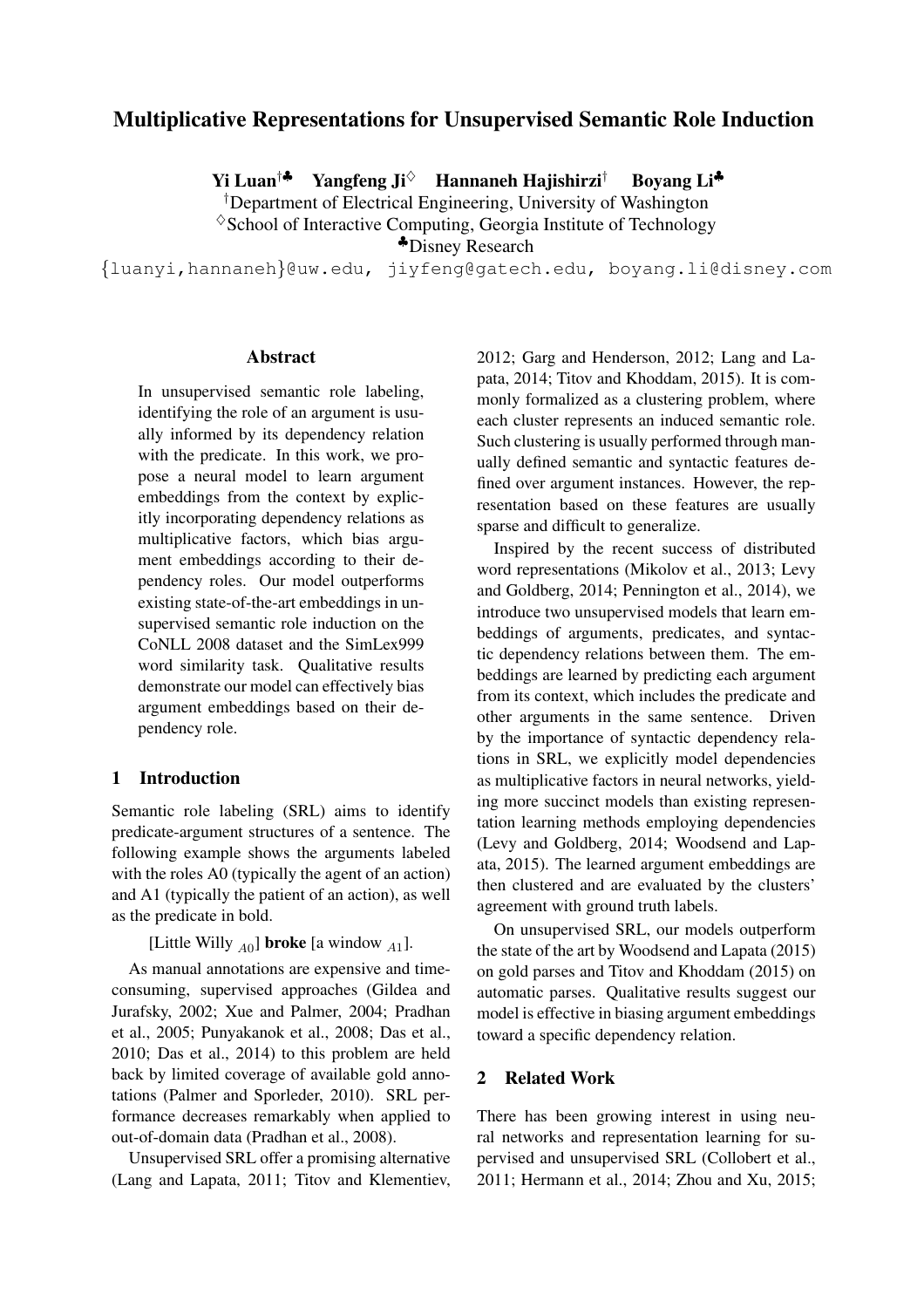

Figure 1: (a): The SYMDEP model. (b): The ASYMDEP model. (c): An example of how embeddings relate to the parse tree. In SYMDEP, the biasing of dependency is uniformly applied to all argument embeddings. In ASYMDEP, they are concentrated on one side of the dot product.

FitzGerald et al., 2015). Closely related to our work, Woodsend and Lapata (2015) concatenate one hot features of dependency, POS-tag and a distributed representation for head word and project the concatenation onto a dense feature vector space. Instead of using dependency relations as one-hot vectors, we explicitly model the multiplicative compositionality between arguments and dependencies, and investigate two different compositionality configurations.

Our model is related to Levy and Goldberg (2014) who use dependency relations in learning word embeddings. In comparison, our models separate the representation of dependency relations and arguments, thereby allow the same word in different relations to share weights in order to reduce model parameters and data sparsity.

Besides unsupervised approaches, semisupervised SRL provides another means for overcoming shortage of annotation. Fürstenau and Lapata (2012) grow an annotated corpus by aligning parts of an annotated sentence to unannotated sentences with binary integer linear program and copying the annotation over. Kshirsagar et al. (2015) use both FrameNet and PropBank annotations to train a classifier for FrameNet.

## 3 Approach

Most unsupervised approaches to SRL perform the following two steps: (1) identifying the arguments of the predicate and (2) assigning arguments to unlabeled roles, such as argument clusters. Step (1) can be usually tackled with heuristic rules (Lang and Lapata, 2014). In this paper, we focus on tackling step (2) by creating clusters of arguments that belongs to the same semantic role. As we assume PropBank-style roles (Kingsbury and Palmer, 2002), our models allocate a separate set of role clusters for each predicate and assign its

arguments to the clusters. We evaluate the results by the overlapping between the induced clusters and PropBank-style gold labels.

The example below suggests that SRL requires more than just lexical embeddings.

 $[A \text{ car } A_1]$  is **hit** by [another car  $_{A_0}$ ].

The A0 and A1 roles are very similar lexically, but their dependency relations to the predicate differ. To allow the same lexical embedding to shift according to different relations to the predicate, we propose the following models.

## 3.1 Models

Following the framework of CBOW (Mikolov et al., 2013), our models predict an argument by its context, which includes surrounding arguments and the predicate.

Let  $v_t$  be the embedding of the  $t^{\text{th}}$  argument in a sentence, and  $u_t$  the embedding of the argument when it is part of the context. Let  $u^p$  be the embedding of the predicate.  $u^c =$  $\{u_{t-k}, \ldots, u_{t-1}, u_{t+1}, \ldots, u_{t+k}\}$  are the vectors surrounding the  $t<sup>th</sup>$  argument with a window of size  $k$ <sup>1</sup>. The prediction of the  $t<sup>th</sup>$  argument is:

$$
p(\boldsymbol{v}_t|\boldsymbol{u}^p,\boldsymbol{u}^c) \propto \exp(\boldsymbol{f}(\boldsymbol{v}_t)^{\mathsf{T}}\boldsymbol{g}(\boldsymbol{u}^p,\boldsymbol{u}^c)) \qquad (1)
$$

where  $f(\cdot)$  and  $g(\cdot)$  are two transformation functions of the target argument embedding and context vectors respectively.

We further associate a dependency relation with each argument (explained in more details in *§*4). Let matrix  $D_t$  encode the biasing effect resulting from the dependency relation between the  $t<sup>th</sup>$  argument and its predicate, and  $E_t$  be the corresponding dependency matrix for the  $t<sup>th</sup>$  argument if it is

<sup>&</sup>lt;sup>1</sup>To be precise, the embeddings are indexed by the arguments, which are then indexed by their positions, like  $u_{w(t)}$ . Here we omit  $w$ . The same convention applies to dependency matrices, which are indexed by the dependency label first.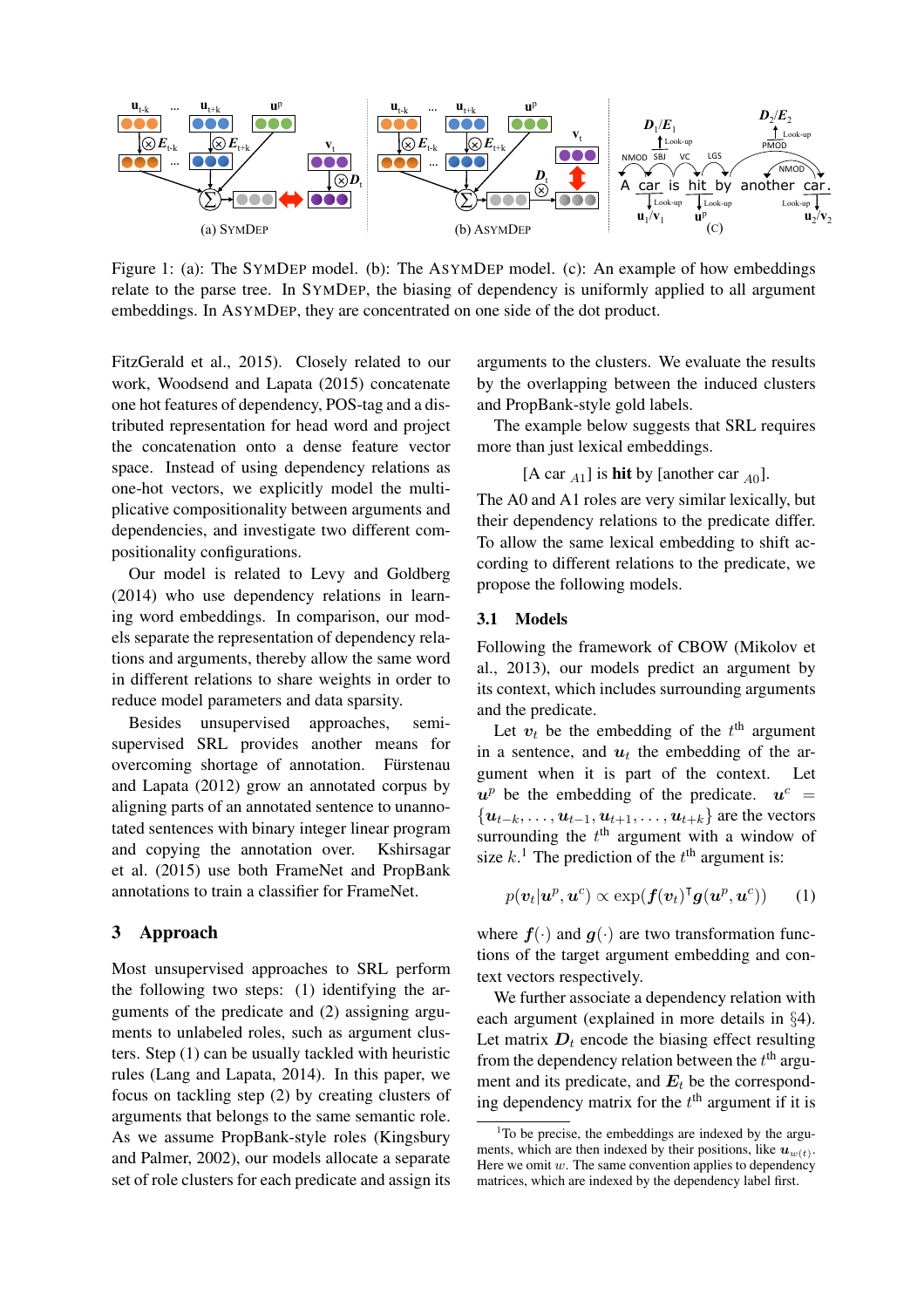used as a context. We define a  $\otimes$  operator:

$$
\boldsymbol{v}_t \otimes \boldsymbol{D}_t \triangleq \tanh(\boldsymbol{D}_t \boldsymbol{v}_t)
$$
  

$$
\boldsymbol{u}_t \otimes \boldsymbol{E}_t \triangleq \tanh(\boldsymbol{E}_t \boldsymbol{u}_t),
$$
 (2)

where  $tanh(\cdot)$  is the element-wise tanh function. Eq. 2 composes an argument and its dependency with a multiplicative nonlinear operation. The multiplicative formulation encourages the decoupling of dependencies and arguments, which is useful in learning representations tightly focused on lexical and relational semantics, respectively.

Symmetric-Dependency. In our first model, we apply the dependency multiplication to all arguments. We have

$$
\boldsymbol{f}_1(\boldsymbol{v}_t)=\boldsymbol{v}_t\otimes\boldsymbol{D}_t\qquad \qquad (3)
$$

$$
\boldsymbol{g}_1(\boldsymbol{u}^p, \boldsymbol{u}_c) = \boldsymbol{u}^p \otimes \boldsymbol{E}^p + \sum_{\boldsymbol{u}_i \in \boldsymbol{u}^c} \boldsymbol{u}_i \otimes \boldsymbol{E}_i \quad \ \ (4)
$$

This model is named Symmetric-Dependency (SYMDEP) for the symmetric use of  $\otimes$ . Since the predicate does not have an dependency with itself, we let  $E^p = I$ . Generally,  $\forall i$ ,  $E_i \neq I$ .<br>**Asymmetric-Dependency.** An alternative

Asymmetric-Dependency. model is to concentrate the dependency relations' effects by shifting the dependency of the predicted argument from  $f(\cdot)$  to  $g(\cdot)$ , thereby concentrating all  $\otimes$  operations to one function:

$$
\boldsymbol{g}_2(\boldsymbol{u}^p, \boldsymbol{u}^c) = (\boldsymbol{u}^p \otimes E^p\!+\! \sum_{\boldsymbol{u}_i \in \boldsymbol{u}^c} \boldsymbol{u}_i \!\otimes\! E_i) \!\otimes\! \boldsymbol{D}_t\tag{5}
$$

$$
\boldsymbol{f_2(v_t)} = \boldsymbol{v_t} \tag{6}
$$

This model is named Asymmetric-Dependency or ASYMDEP. Figure 1 shows the two models side by side. Note that Eq. 5 actually defines a feedforward neural network structure  $g_2(u^p, u^c)$  for predicting arguments. Consider the prediction function defined in Eq. 1, these two models will be equivalent if we eliminate all nonlinearities introduced by tanh(*·*).

#### 3.2 Clustering Arguments

In the final step of semantic role induction, we perform agglomerative clustering on the learned embeddings of arguments. We first create a number of seed clusters based on syntactic positions (Lang and Lapata, 2014), which are hierarchically merged. Similar to Lang and Lapata (2011), we define the similarity between clusters as the cosine similarity (*CosSim*) between the centroids with

a penalty for clustering two arguments from the same sentence into the same role. Consider two clusters *C* and *C'* with the centroids  $x$  and  $y$  respectively, their similarity is:

$$
S(C, C') = CosSim(\boldsymbol{x}, \boldsymbol{y}) - \alpha \cdot pen(C, C') \tag{7}
$$

where  $\alpha$  is heuristically set to 1.

To compute the penalty, let  $V(C, C')$  be the set of arguments  $a_i \in C$  such that  $a_i$  appears in the same sentence with another argument  $a_j \in C'$ . We have

$$
pen(C, C') = \frac{|V(C, C')| + |V(C', C)|}{|C| + |C'|} \tag{8}
$$

where  $|\cdot|$  is set cardinality. When this penalty is large, the clusters  $C$  and  $C'$  will appear dissimilar, so it becomes difficult to merge them into the same cluster, preventing  $a_i$  and  $a_j$  from appearing in the same cluster.

## 4 Experiments

We evaluate our models in unsupervised SRL and compare the effectiveness our approach in modeling dependency relations with the previous work.

## 4.1 Setup

Our models are trained on 24 million tokens and 1 million sentences from the North American News Text corpus (Graff, 1995). We use MATE  $(Bj$ örkelund et al., 2009) to parse the dependency tree and identify predicates and arguments. Embeddings of head words are the only feature we use in clustering. Dependency matrices are restricted to contain only diagonal terms. The vocabulary sizes for arguments and predicates are 10K and 5K respectively. We hand-picked the dimension of embeddings to be 50 for all models.

We take the first dependency relation on the path from an argument's head word to the predicate as its dependency label, considering the dependency's direction. For example, the label for the first *car* in Figure 1(c) is  $SBJ^{-1}$ . We use negative sampling (Mikolov et al., 2013) to approximate softmax in the objective function. For SYMDEP, we sample both the predicted argument and dependency. For ASYMDEP, we sample only the argument. Models are trained using AdaGrad (Duchi et al., 2011) with L2 regularization. All embeddings are randomly initialized.<sup>2</sup>

 $2$ Resulted embeddings can be downloaded from https: //bitbucket.org/luanyi/unsupervised-srl.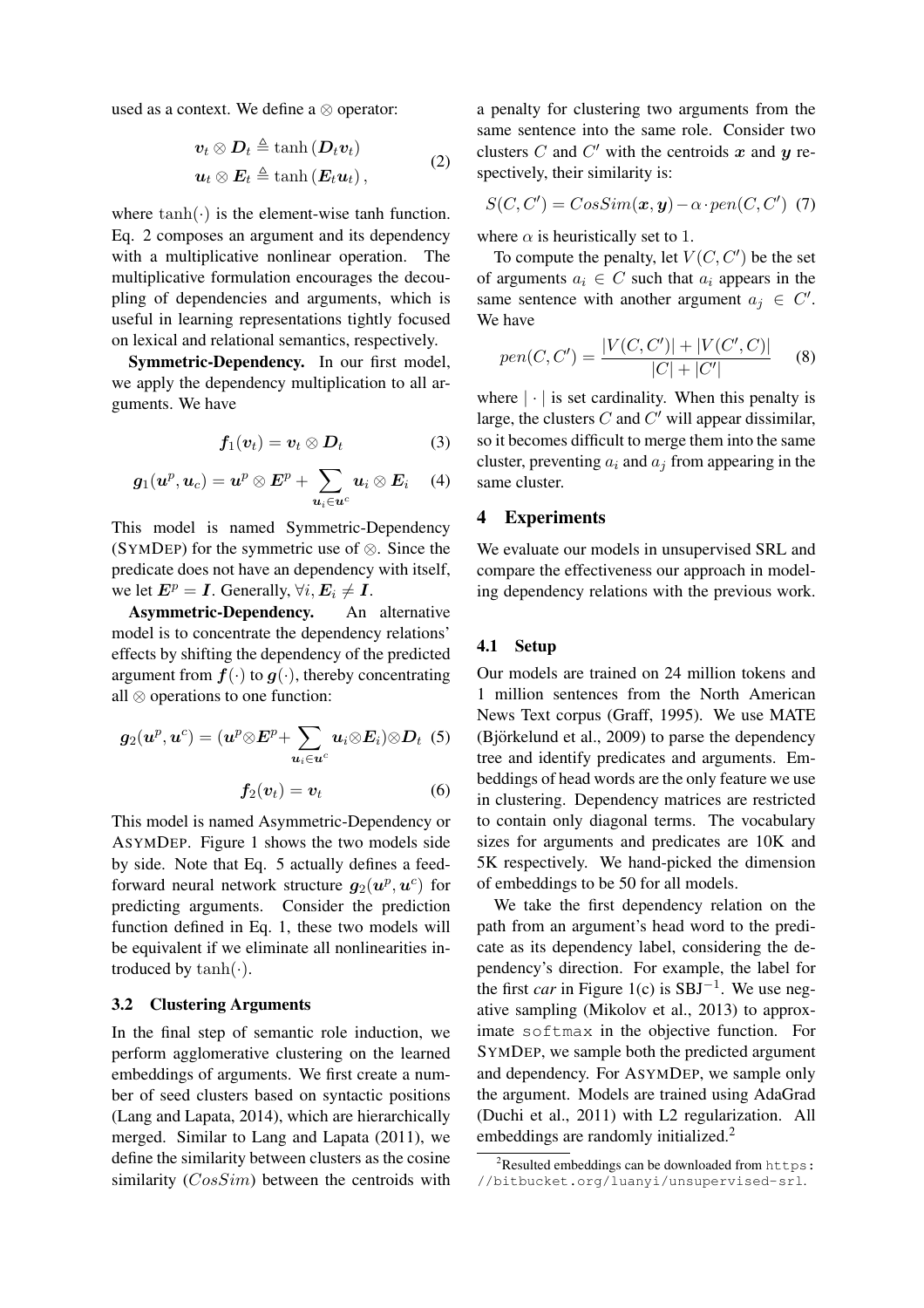Baselines. We compare against several baselines using representation learning: CBOW and Skip-Gram (Mikolov et al., 2013), GloVe (Pennington et al., 2014), L&G (Levy and Goldberg, 2014) and Arg2vec (Woodsend and Lapata, 2015). Similar to ours, L&G and Arg2vec both encode dependency relations in the embeddings. We train all models on the same dataset as ours using publicly available  $\text{code}^3$ , and then apply the same clustering algorithm. Introduced by Lang and Lapata (2014), SYNTF is a strong baseline that clusters arguments based on purely syntactic cues: voice of the verb, relative position to the predicate, syntactic relations, and realizing prepositions. We also employ two state-of-the-art methods from Titov and Klementiev (2012) (T&K12) and Titov and Khoddam (2015) (T&K15).

## 4.2 SRL Results

Following common practices (Lang and Lapata, 2014), we measure the overlap of induced semantic roles and their gold labels on the CoNLL 2008 training data (Surdeanu et al., 2008). We report purity (PU), collocation (CO), and their harmonic mean (F1) evaluated on gold arguments in two settings of gold parses and automatic parses from the MaltParser (Nivre et al., 2007). Table 1 shows the results.4

SYMDEP and ASYMDEP outperform all representation learning baselines for SRL. T&K12 outperforms our models on gold parsing because they use a strong generative clustering method, which shared parameters across verbs in the clustering step. In addition, T&K15 incorporates featurerich latent structure learning. Nevertheless, our models perform better with automatic parses, indicating the robustness of our models under noise in automatic parsing. Future work involves more sophisticated clutering techniques (Titov and Klementiev, 2012) as well as incorporating featurerich models (Titov and Khoddam, 2015) to improve performance further.

Table 1 shows that including dependency relations (L&G, Arg2vec, SYMDEP, and ASYMDEP) improves performance. Additionally, our models achieve the best performance among those,

|                | Gold parses |      | Automatic parses |      |      |      |
|----------------|-------------|------|------------------|------|------|------|
| Model          | PU          | CO   | F1               | PU   | CO   | F1   |
| <b>SYNTF</b>   | 81.6        | 78.1 | 79.8             | 77.0 | 71.5 | 74.1 |
| Skip-Gram      | 86.6        | 74.7 | 80.2             | 84.3 | 72.4 | 77.9 |
| <b>CBOW</b>    | 84.6        | 74.9 | 79.4             | 84.0 | 71.5 | 77.2 |
| GloVe          | 84.9        | 74.1 | 79.2             | 83.0 | 70.8 | 76.5 |
| L&G            | 87.0        | 75.6 | 80.9             | 86.6 | 71.3 | 78.2 |
| Arg2vec        | 84.0        | 77.7 | 80.7             | 86.9 | 71.4 | 78.4 |
| <b>SYMDEP</b>  | 85.3        | 77.9 | 81.4             | 81.9 | 76.6 | 79.2 |
| <b>ASYMDEP</b> | 85.6        | 78.3 | 81.8             | 82.9 | 75.2 | 78.9 |
| T&K12          | 88.7        | 78.1 | 83.0             | 86.2 | 72.7 | 78.8 |
| T&K15          | 79.7        | 86.2 | 82.8             |      |      |      |
| <b>SYM1DEP</b> | 83.8        | 77.4 | 80.5             | 82.3 | 74.8 | 78.4 |

Table 1: Purity, collocation and F1 measures for the CoNLL-2008 data set.

showing the strength of modeling dependencies as multiplicative factors. Arg2vec learns word embedings from the context features which are concatenation of syntactic features (dependency reations and POS tags) and word embedings. L&G treats each word-dependency pair as a separate token, leading to a large vocabulary (142k in our dataset) and potentially data scarcity. In comparison, SYMDEP and ASYMDEP formulate the dependency as the weight matrix of the second nonlinear layer, leading to a deeper structure with less parameters compared to previous work.

Qualitative results. Table 2 demonstrates the effectiveness of our models qualitatively. For example, we identify that *car* is usually the subject of *crash* and *unload*, and the object of *sell* and *purchase*. In comparison, CBOW embeddings do not reflect argument-predicate relations.

Ablation Study. To further understand the effects of the multiplicative representation on unsupervised SRL, we create an ablated model SYM1DEP, where we force all dependencies in SYMDEP to use the same matrix, but still differentiate between  $E_i$  and  $D_i$  depending on the argument's position. The network has the same structure as SYMDEP, but the dependency information is removed. Its performance on SRL is shown at the bottom of Table 1. SYM1DEP performs slightly worse than Arg2vec. This suggests that the performance gain in SYMDEP can be attributed to the use of dependency information instead of network structure.

## 4.3 Word Similarity Results

As a further evaluation of the learned embeddings, we test if similarities between word em-

<sup>&</sup>lt;sup>3</sup>Except that Arg2vec is reimplemented since there is no public code online.

<sup>&</sup>lt;sup>4</sup>The numbers reported for Arg2vec with gold parsing (80.7) is different from Woodsend and Lapata (2015) (80.9) since we use a different clustering method and different training data.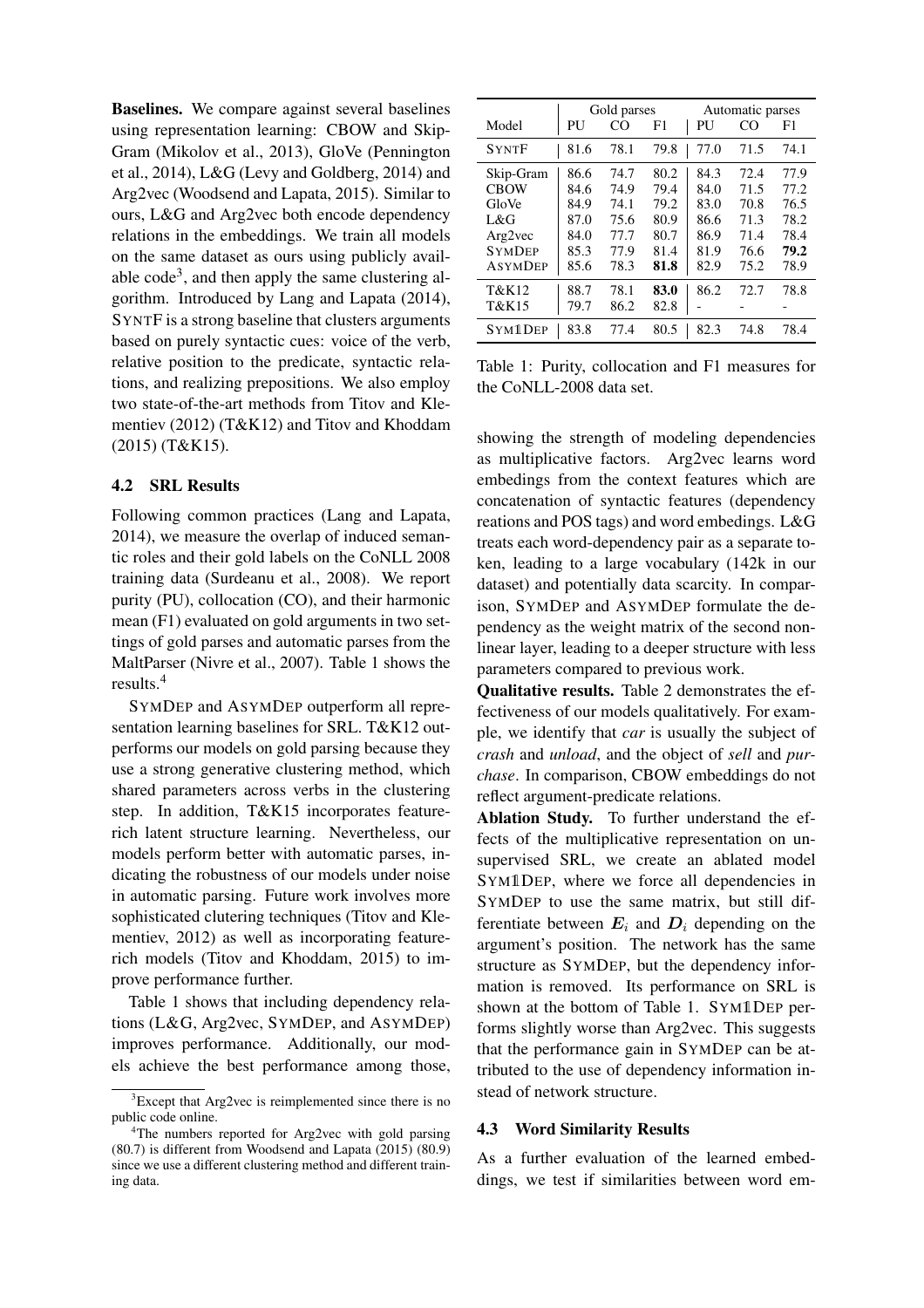| Argument | SYMDEP (SBJ)                                     | SYMDEP (OBJ)                            | <b>CROW</b>                               |
|----------|--------------------------------------------------|-----------------------------------------|-------------------------------------------|
| car      | <i>crash</i> , roar, capsize, land, lug, $\mu$ - | sell, purchase, buy, retrieve, board,   | train, splash, mail, shelter, jet, ferry, |
|          | <i>load</i> , bounce, ship                       | haul, lease, unload                     | drill, ticket                             |
| victim   | injure, die, protest, complain,                  | insult, assault, stalk, avenge, harass, | void, murder, kidnap, widow, mas-         |
|          | weep, hospitalize, shout, suffer                 | interview, housing, apprehend           | sacre, surge, sentence, defect            |
| teacher  | teach, mentor, educate, note, rem-               | hire, bar, recruit, practice, assault,  | coach, mentor, degree, master, guide,     |
|          | inisce, say, learn, lecture                      | enlist, segregate, encourage            | pilot, partner, captain                   |
| student  | learn, resurface, object, enroll,                | teach, encourage, educate, assault,     | graduate, degree, mortgage, engi-         |
|          | note, protest, deem, teach                       | segregate, enroll, attend, administer   | neer, mentor, pilot, partner, pioneer     |

Table 2: The 8 most similar predicates to a given argument in a given dependency role.

| Model               | <b>Nouns</b> | <b>Verbs</b> |
|---------------------|--------------|--------------|
| L&G                 | 31.4         | 27.2         |
| Arg2vec             | 38.2         | 31.4         |
| <b>SYMDEP</b>       | 39.2         | 36.5         |
| <b>ASYMDEP</b>      | 39.7         | 15.3         |
| <b>NODLAYER</b>     | 33.0         | 25.3         |
| ASYM <sub>1</sub> D | 33.2         | 24.2         |

Table 3: A POS-based analysis of the various embeddings. Numbers are the Spearman's  $\rho$  scores of each model on nouns and verbs of SimLex999.

beddings agree with human annotation from Sim-Lex999 (Hill et al., 2015). Table 3 shows that SYMDEP outperforms Arg2vec on both nouns and verbs, suggesting multiplicative dependency relations are indeed effective. However, ASYMDEP performs better than SYMDEP on noun similarity but much worse on verb similarity. We explore this further in an ablation study.

Ablation Study. We create two ablated models to explore the reason for ASYMDEP's performance on verb similarity. In the NODLAYER model, the layer for  $D_i$  in both SYMDEP and ASYMDEP is removed, after which the two models become identical. ASYM1D is based on ASYMDEP where we force all dependency relations for the predicted argument  $v_t$  to use the same matrix  $D_i$ . The difference is that ASYM1D employs one more layer than NODLAYER. Dependency information in the context (i.e. *Ei*) is preserved in both ablated models. The results are shown at the bottom of Table 3. Interestingly, adding the  $D_i$  layer and dependency information in ASYMDEP gradually improves performance on nouns but also gradually decreases performance on verbs. In comparison, adding the  $D_i$  layer in SYMDEP (i.e. transforming from NODLAYER to SYMDEP) improves performance on both nouns and verbs.

To explain these results, we offer the following hypothesis. In SYMDEP, arguments and dependency matrices are first multiplied before going through non-linear functions, which resembles syntactic structures. In contrast, ASYMDEP has less resemblance to syntactic structures, and works like a simple feed-forward network to predict the argument. Thus, low layers in ASYMDEP, like the predicate  $u^p$ , may lose semantic information. This is consistent with our results where adding more layers to ASYMDEP decreases the amount of semantic information preserved in  $u^p$ . Note that noun similarity is computed with embeddings from the predicted argument *vt*. Adding one more layer improves prediction and hence has a positive effect on the argument embedding *vt*.

# 5 Conclusions

We present a new unsupervised semantic role labeling approach that learns embeddings of arguments by predicting each argument from its context and considering dependency relation as a multiplicative factor. Two proposed neural networks outperform current state-of-the-art embeddings on unsupervised SRL and the SimLex999 word similarity task. We also conduct ablation studies to explore structural characteristics of the two networks. As an effective model for dependency relations, our multiplicative argument-dependency factor models encourage the decoupling of argument and dependency representations. Disentangling linguistic factors in similar manners may be worth investigating in similar tasks such as frame semantic parsing and event detection.

# Acknowledgments

We thank anonymous reviewers for their constructive suggestions.

# References

Anders Björkelund, Love Hafdell, and Pierre Nugues. 2009. Multilingual semantic role labeling. In *Pro-*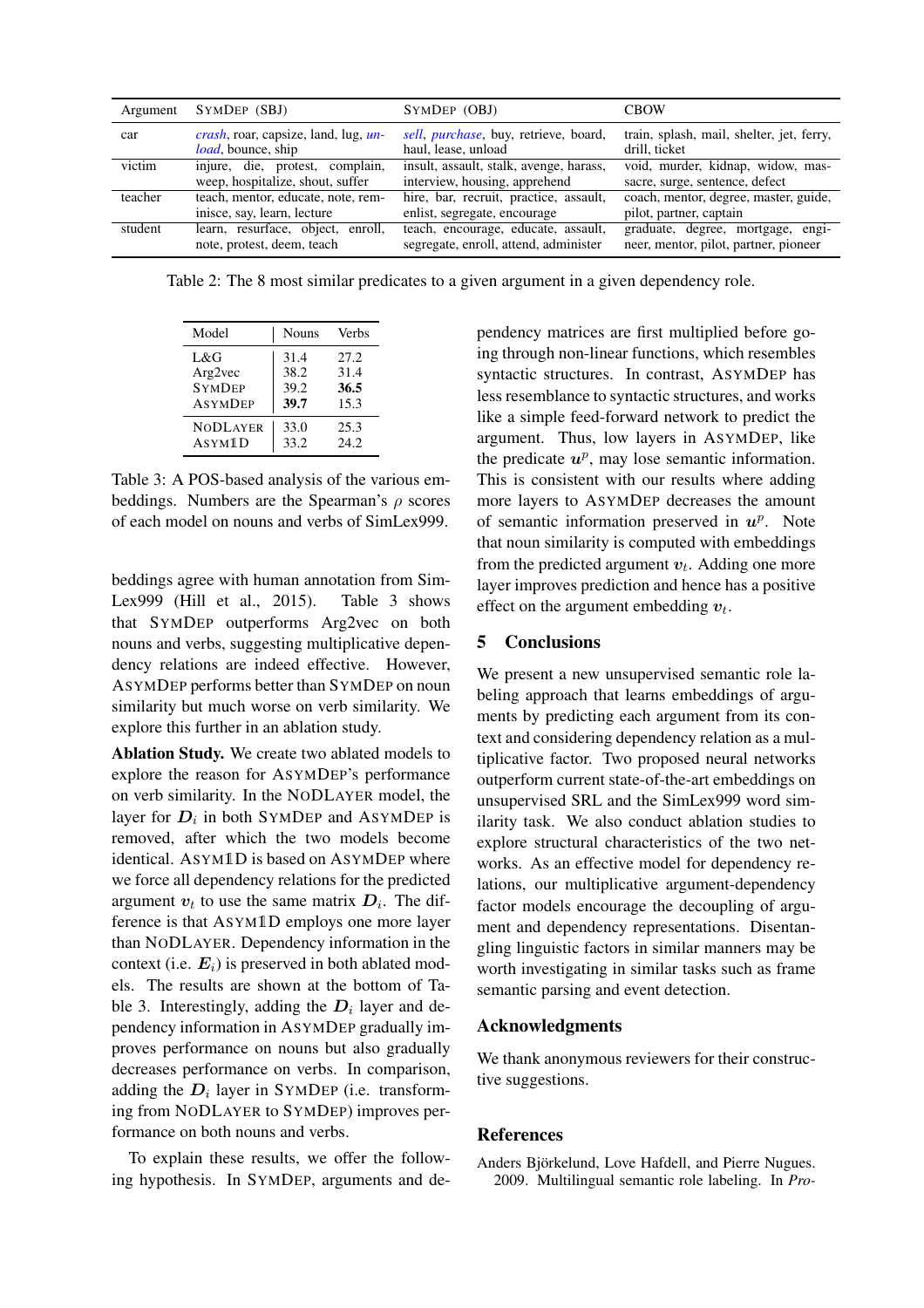*ceedings of the Thirteenth Conference on Computational Natural Language Learning: Shared Task*, pages 43–48.

- R. Collobert, J. Weston, L. Bottou, M. Karlen, K. Kavukcuoglu, and P. Kuksa. 2011. Natural language processing (almost) from scratch. *Journal of Machine Learning Research*, 12:2493–2537.
- Dipanjan Das, Nathan Schneider, Desai Chen, and Noah A. Smith. 2010. Probabilistic frame-semantic parsing. In *Proceedings of the Human Language Technologies Conference of the North American Chapter of the Associattion for Computational Linguistics*, pages 948–956.
- Dipanjan Das, Desai Chen, André FT Martins, Nathan Schneider, and Noah A. Smith. 2014. Framesemantic parsing. *Computational Linguistics*, 40(1):9–56.
- John Duchi, Elad Hazan, and Yoram Singer. 2011. Adaptive subgradient methods for online learning and stochastic optimization. *The Journal of Machine Learning Research*, 12:2121–2159.
- Nicholas FitzGerald, Oscar Tckstrm, Kuzman Ganchev, and Dipanjan Das. 2015. Semantic role labeling with neural network factors. In *Proceedings of the 2015 Conference on Empirical Methods in Natural Language Processing*.
- Hagen Fürstenau and Mirella Lapata. 2012. Semisupervised semantic role labeling via structural alignment. *Computational Linguistics*, 38(1):135– 171.
- Nikhil Garg and James Henderson. 2012. Unsupervised semantic role induction with global role ordering. In *Proceedings of the 50th Annual Meeting of the Association for Computational Linguistics*, pages 145–149.
- Daniel Gildea and Daniel Jurafsky. 2002. Automatic labeling of semantic roles. *Computational Linguistics*, 28(9):245–288.
- David Graff. 1995. North american news text corpus.
- Karl Moritz Hermann, Dipanjan Das, Jason Weston, and Kuzman Ganchev. 2014. Semantic frame identification with distributed word representations. In *Proceedings of the 52nd Annual Meeting of the Association for Computational Linguistics*.
- Felix Hill, Roi Reichart, and Anna Korhonen. 2015. Simlex-999: Evaluating semantic models with (genuine) similarity estimation. *Computational Linguistics*.
- Paul Kingsbury and Martha Palmer. 2002. From Tree-Bank to PropBank. In *Proceedings of the Third International Conference on Language Resources and Evaluation*, pages 1989–1993. Las Palmas.
- Meghana Kshirsagar, Sam Thomson, Nathan Schneider, Jaime Carbonell, Noah A. Smith, and Chris Dyer. 2015. Frame-semantic role labeling with heterogeneous annotations. In *Proceedings of the 53rd Annual Meeting of the Association for Computational Linguistics and the 7th International Joint Conference on Natural Language Processing*, Beijing, China.
- Joel Lang and Mirella Lapata. 2011. Unsupervised semantic role induction via split-merge clustering. In *Proceedings of Human Language Technologies Conference of the North American Chapter of the Association for Computational Linguistics*, pages 1117–1126.
- Joel Lang and Mirella Lapata. 2014. Similaritydriven semantic role induction via graph partitioning. *Computational Linguistics*, 40(3):633–669.
- Omer Levy and Yoav Goldberg. 2014. Dependencybased word embeddings. In *Proceedings of the 52nd Annual Meeting of the Association for Computational Linguistics*, volume 2, pages 302–308.
- Tomas Mikolov, Ilya Sutskever, Kai Chen, Greg Corrado, and Jeffrey Dean. 2013. Distributed representations of words and phrases and their compositionality. In *Proceedings of NIPS*.
- Joakim Nivre, Johan Hall, Jens Nilsson, Atanas Chanev, Gülsen Ervigit, Sandra Kübler, Svetoslav Marinov, and Erwin Marsi. 2007. Maltparser: A language-independent system for data-driven dependency parsing. *Natural Language Engineering*, 13(2):95–135.
- Alexis Palmer and Caroline Sporleder. 2010. Evaluating FrameNet-style semantic parsing: the role of coverage gaps in FrameNet. In *Proceedings of the 23rd International Conference on Computational Linguistics*, pages 928–936.
- Jeffrey Pennington, Richard Socher, and Christopher D. Manning. 2014. GloVe: Global vectors for word representation. In *Proceedings of the 2014 Conference on Empirical Methods in Natural Language Processing*, pages 1532–1543.
- Sameer Pradhan, Kadri Hacioglu, Wayne Ward, James H. Martin, and Daniel Jurafsky. 2005. Semantic role chunking combining complementary syntactic views. In *Proceedings of the Ninth Conference on Computational Natural Language Learning*, pages 217–220.
- Sameer S. Pradhan, Wayne Ward, and James H. Martin. 2008. Towards robust semantic role labeling. *Computational Linguistics*, 34(2):289–310.
- Vasin Punyakanok, Dan Roth, and Wen-tau Yih. 2008. The importance of syntactic parsing and inference in semantic role labeling. *Computational Linguistics*, 34(2):257–287.